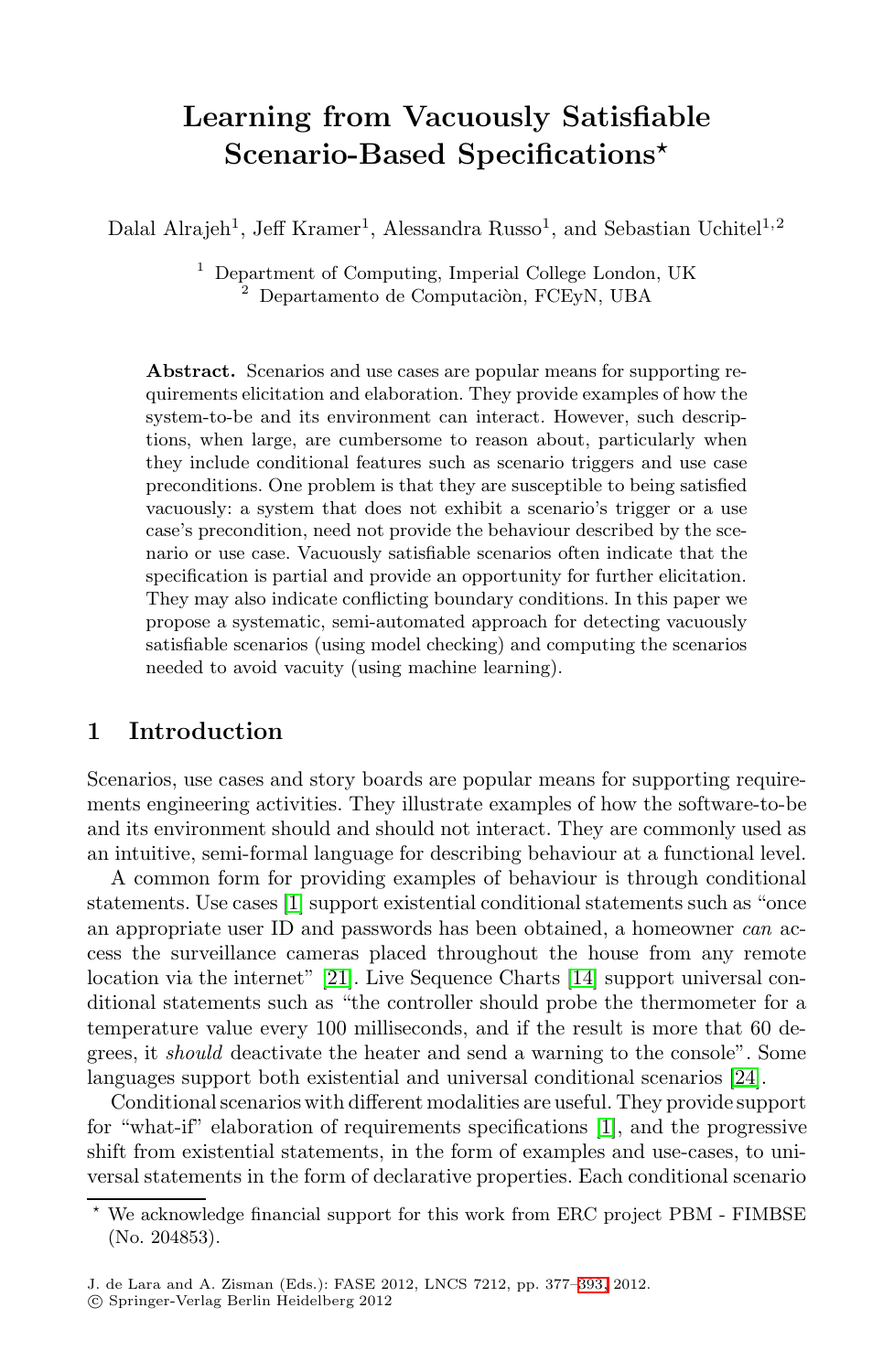constitutes only a partial description of the system's intended behaviour. Hence, typically many of them are used in conjunction along with other behaviour descriptions such as system goals [\[10\]](#page-15-1). The emergent behaviour of such rich descriptions can be complex to reason about, hindering validation, and resulting frequently in specifications that are incomplete or contradictory.

One particular issue that conditional scenarios have is that they are liable to being satisfied vacuously; a system can be constructed so that it satisfies the conditional scenarios by never satisfying the condition. For instance, a system in which the homeowner is never given a user password vacuously satisfies the use case described above. This problem, commonly referred to as *antecedent failure* [\[8\]](#page-15-2) in temporal specifications, is often an indication that the specification is partial and hence provides an opportunity for elicitation; it is clear that the stakeholder's intention is that "the system should provide the user with an id and password", and if it does, then the user can access the installed surveillance cameras. In addition, vacuously satisfiable specifications can have pernicious effects, concealing conflicting behaviour which is important to explore. For example, consider two scenarios extracted from the mine pump example in [\[16\]](#page-16-4): "once the methane sensors detect that the methane level is critical, *then* the pump controller must send a signal to the pump to be switched off" and "once the water sensors detect that the water level is above the high-threshold, *then* the pump controller must send a signal to the pump to be switched on". These scenarios are consistent as a system in which water sensors never detect high water and methane levels vacuously satisfies both scenarios. However, if these two levels were to occur, then the scenarios provide contradictory information of what the controller must do.

In this paper we describe an approach that not only detects vacuously satisfiable conditional scenarios but also provides automated support for learning new scenarios that ensure the conditions, i.e. triggers, are satisfied. More specifically, the approach takes as input a set of scenarios formalised as triggered existential and universal scenarios [\[24\]](#page-16-2) and consists of two main phases. The first involves (i) synthesising a Modal Transition System from the scenarios, representing all possible implementations that satisfy them and  $(ii)$  performing a vacuity check, using a model checker, against a scenario's trigger. If the vacuity check is positive, the model checker produces examples of how the system-to-be could satisfy the trigger, i.e. non-vacuity witnesses  $[13]$ . In the second phase,  $(iii)$  an engineer classifies the examples as either positive or negative, i.e. ones that should be accepted or not in the final implementation, and then  $(iv)$ , together with the given scenarios, inputs them into an inductive logic programming learning tool to compute new triggered scenarios which, if added to the existing scenarios, guarantee that they are no longer vacuously satisfiable. This process is repeated for each given triggered scenario, producing in the end a scenario-based specification that is not vacuously satisfiable. Figure [1](#page-2-0) outlines the proposed framework.

Although the integrated use of model checking and ILP has been previously applied to other software engineering tasks, such as goal operationalisation [\[2\]](#page-15-3) and zeno behaviour elimination [\[3\]](#page-15-4), the current application introduces a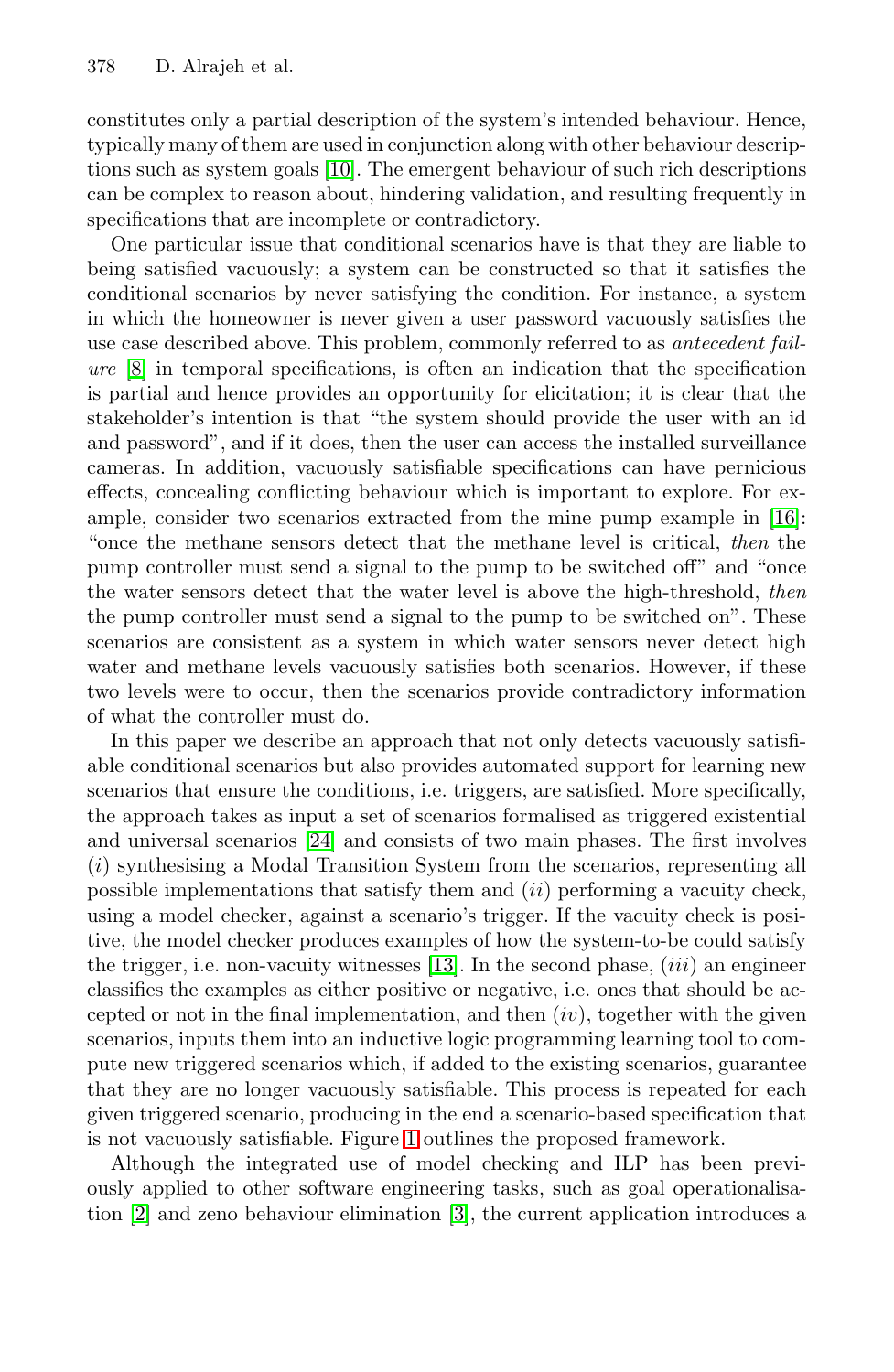

<span id="page-2-0"></span>**Fig. 1.** Overview of the proposed framework

number of new technical challenges not present previously: the need to model and reason about partial behaviour, branching time and alphabet scoping of learned expressions. We elaborate further on these issues in Section [6.](#page-14-0)

The rest of this paper is organised as follows. We describe a motivating example in Section 2 and the necessary background in Section 3. Section 4 presents the main approach. Section 5 illustrates the results obtained by applying the approach to two case studies. We discuss related work in Section 6 and conclude in Section 7.

## **2 Motivating Example**

Consider a simplified version of the mobile phone system described in [\[17\]](#page-16-6). The system is composed of six participants: a user, cover, display screen, speaker, chip and the environment. A phone user can open and close the phone cover, switch the phone on and off, answer and end calls and talk. The chip can detect incoming calls from the environment and the cover opening and closing. It can also initialise the phone settings and send requests to display the caller ID on the screen and to the speaker to start and stop ringing.

Suppose the engineer elicits the two scenarios shown in Figure [2](#page-3-0) using a universal and existential triggered scenario notation, respectively. The universal scenario *Receive* informally states that "once an incoming call is detected (*incomeCall*), the phone rings (*startRing*) and the caller id is displayed on the screen (*displayCaller* and *setDisplay*) subsequently". The existential scenario *Phone* specifies the requirement "once an incoming call is detected (*income-Call*) and the user opens the cover (*open* followed by *coverOpened*), the user may talk (*talk*)". Both scenarios are composed of two parts; a trigger (shown in a hexagon) and a triggered sequence (shown in a box; solid in universal and dashed in existential).

One problem with the specified scenarios is that although they describe what the system must or can do when the system exhibits the triggers, they do not state what it is required to do otherwise. For instance, they do not say when the system can exhibit an incoming call nor what the system can do between the occurrence of an incoming call and the user opening the phone cover. Because this specification is only partial, any implementation of the system in which an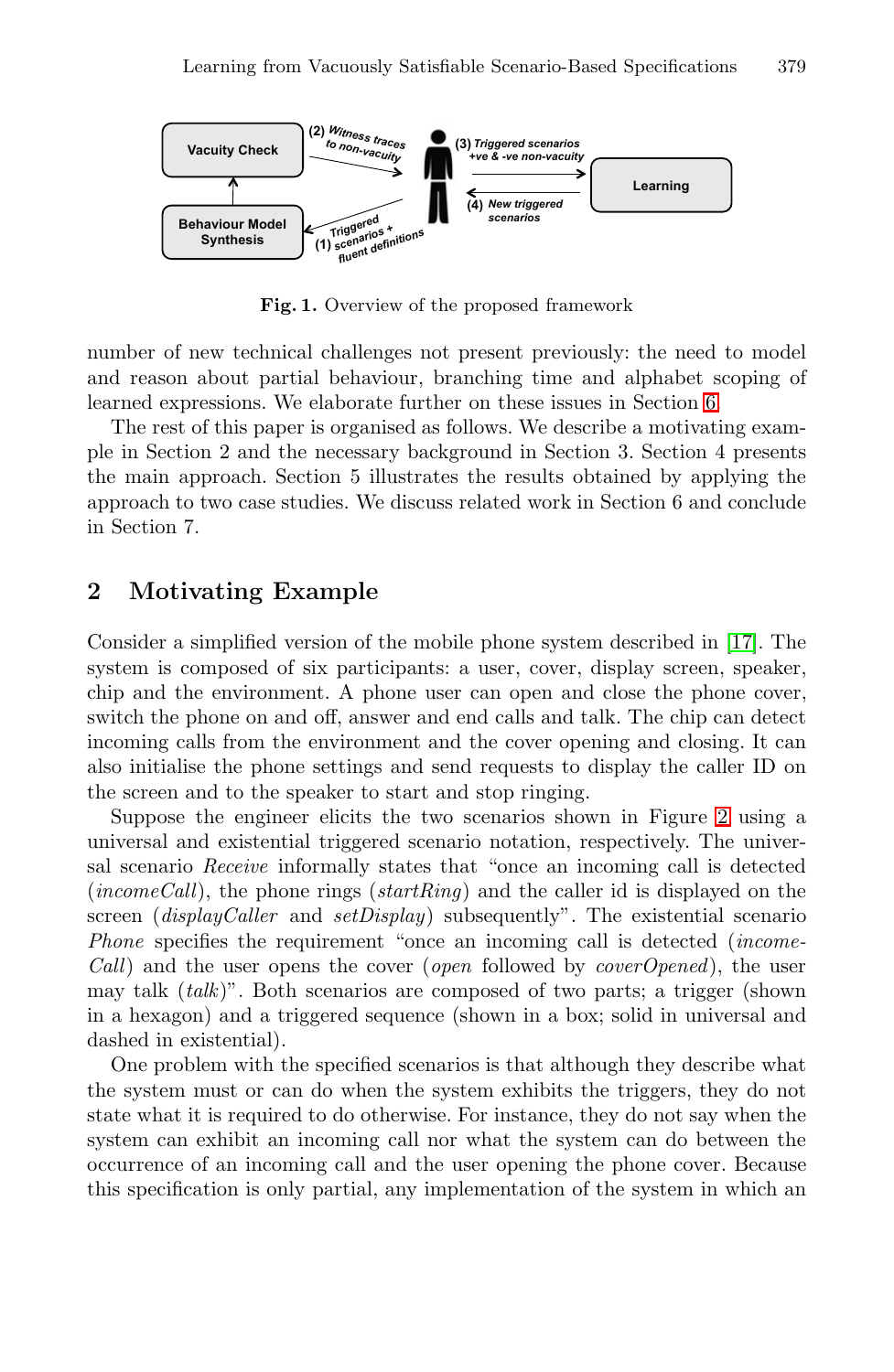incoming call is never allowed to occur is a valid implementation of the *Receive* scenario (See Figure [2.](#page-3-0)a). We refer to triggered scenarios which may result in a system that never exhibits the trigger as *vacuously satisfiable scenarios*.



<span id="page-3-2"></span><span id="page-3-0"></span>**Fig. 2.** Mobile phone system scenarios for (a) *Receive* and (b) *Phone*



**Fig. 3.** Implementation that (a) vacuously satisfies *Receive* and *Phone* scenarios, and (b) satisfies the *Receive* scenario non-vacuously but *Phone* vacuously

Feedback about vacuously satisfiable scenarios may help engineers in recognising further behaviour which should be required or proscribed by any derived implementation. By informing an engineer about possible implementations in which an incoming call never occurs, the engineer could provide further examples of what the system behaviour may, must or cannot include. For instance, an engineer could provide a trace showing that incoming calls occurs after the phone is switched on and initialised, i.e. *switchOn*, *initialise*, *incomeCall*, or a negative trace where an incoming call occurs after the phone starts ringing, i.e. *startRing*, *incomeCall*. From such traces, it can be inferred that an incoming call may be triggered when the phone is initialised, or not ringing as shown in Figure [4.](#page-3-1)

<span id="page-3-1"></span>

**Fig. 4.** New triggered scenarios to avoid vacuously satisfying the *Receive* scenario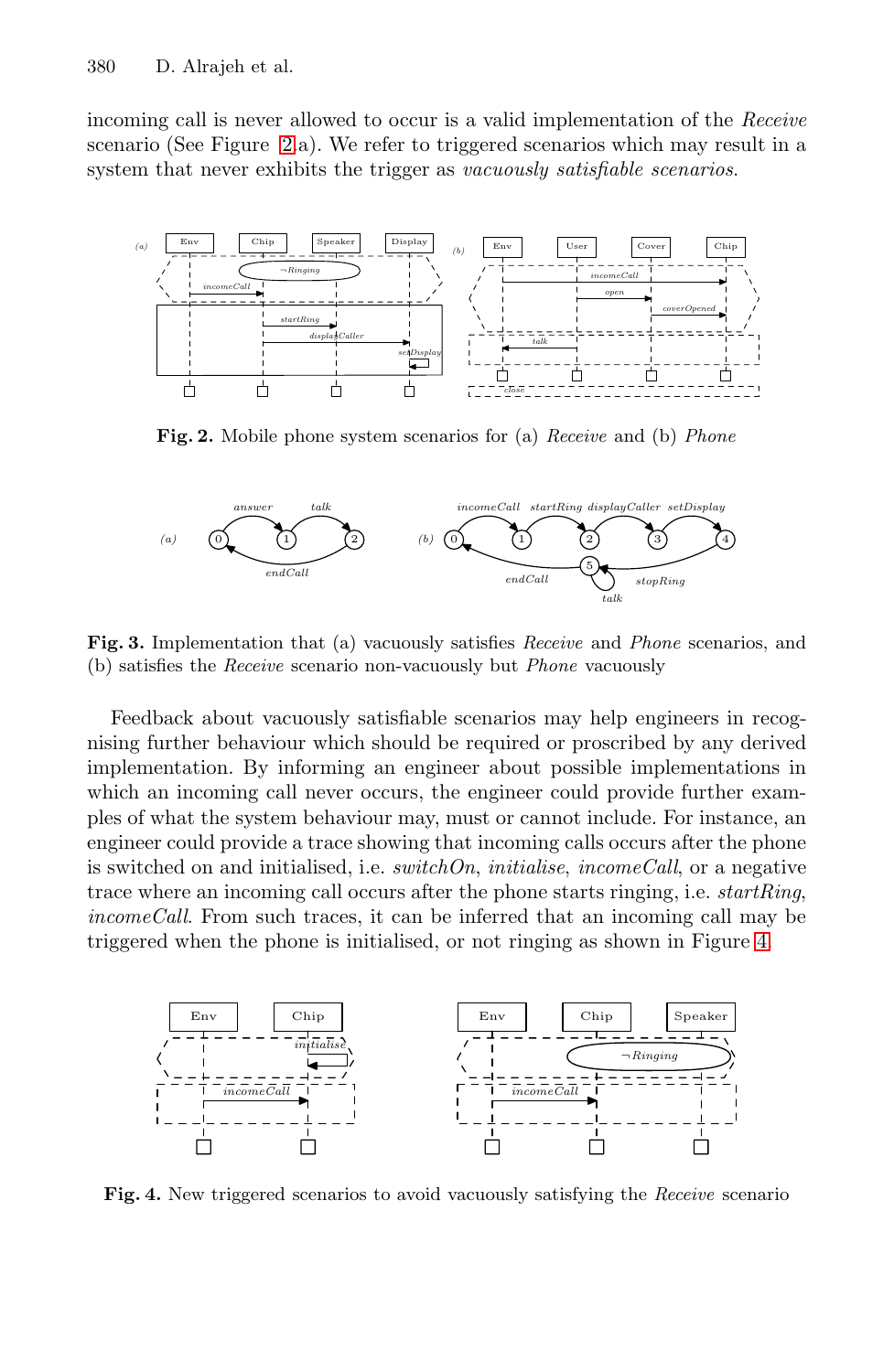In this paper, we show how model checking and inductive logic programming provide automated support for detecting vacuously satisfiable scenarios and the computing new scenarios that avoids vacuity, such as those shown in Figure [4.](#page-3-1)

### **3 Background**

#### **3.1 Triggered Scenarios**

Triggered scenarios are sequence charts that represent interactions between the system's agents. Graphically, a triggered scenario comprises several vertical lines labelled by names representing agents' lifeline. Time is assumed to flow downward. Annotated arrows between these lines correspond to synchronous messages which represent instantaneous events on which both objects synchronise.

A triggered scenario consists of three parts; a trigger that is surrounded by a dashed hexagon, a main chart that is surrounded by a rectangular frame and a scope. The trigger is the condition that activates the main chart. It can include event messages as well as properties (depicted in rounded boxes). A property may be associated with one or more agent instances. It is a boolean combination of propositional atoms and their negations, expressed in Fluents Linear Temporal Logic (discussed later), that are expected to be true or false at that point in the system. A main chart can only contain messages. Event messages and properties are associated with ordered locations along the agents' lifelines. A universal Triggered Scenario (uTS) forces the occurrence of the main chart (depicted in a solid rectangular frame) after every occurrence of the trigger. An existential Triggered Scenario (eTS) asserts that it is possible to perform the main chart after every occurrence of the trigger but not necessarily, i.e. alternative behaviour after the trigger is allowed. The purpose of the scope is to restrict the occurrence of certain messages. Events appearing in a triggered scenario are by default within its scope. Further events can be included in the scope by adding them to the *restricts* set depicted in a dotted frame below the scenario's main chart. We refer to events in the scope as *observed* events. Any non-observed event can occur interleaved without restriction.

Triggered scenarios are interpreted over execution trees. An uTS (resp. eTS) is satisfied in an execution tree if at any node of the tree where the trigger is satisfied, *every* (resp. *at least one*) outgoing branch satisfies the main chart.

#### **3.2 Fluent Linear Temporal Logic**

Fluent Linear Temporal Logic (FLTL) is a linear temporal logic of fluents [\[12\]](#page-16-7). A fluent is a propositional atom defined by a set  $I_f$  of initiating events, a set <sup>T</sup>*<sup>f</sup>* of terminating events and an initial truth value either *true* (**tt**) or *false* (**ff**). Given a set of event labels *Act*, we write  $f = \langle I_f, T_f, Init \rangle$  as a shorthand for a fluent definition, where  $I_f \subset Act \mathcal{T}_f \subset Act \mathcal{T}_f \cap \mathcal{T}_f = \emptyset$  and  $Init \in \mathcal{T}_f$  **ff** We fluent definition, where  $I_f \subseteq Act$ ,  $T_f \subseteq Act$ ,  $I_f \cap T_f = \emptyset$  and  $Init \in \{\textbf{tt}, \textbf{ff}\}\$ . We use  $\dot{a}$  as a shorthand for a fluent defined as  $\langle a, Act \rangle \{a\}, \mathbf{f}\rangle$ .<br>Returning to our running example the fluents *Opened* 1

Returning to our running example, the fluents *Opened*, *Ringing* and *Calling*, meaning the cover is open, the phone is ringing and there is an incoming call, can be respectively defined in FLTL as follows.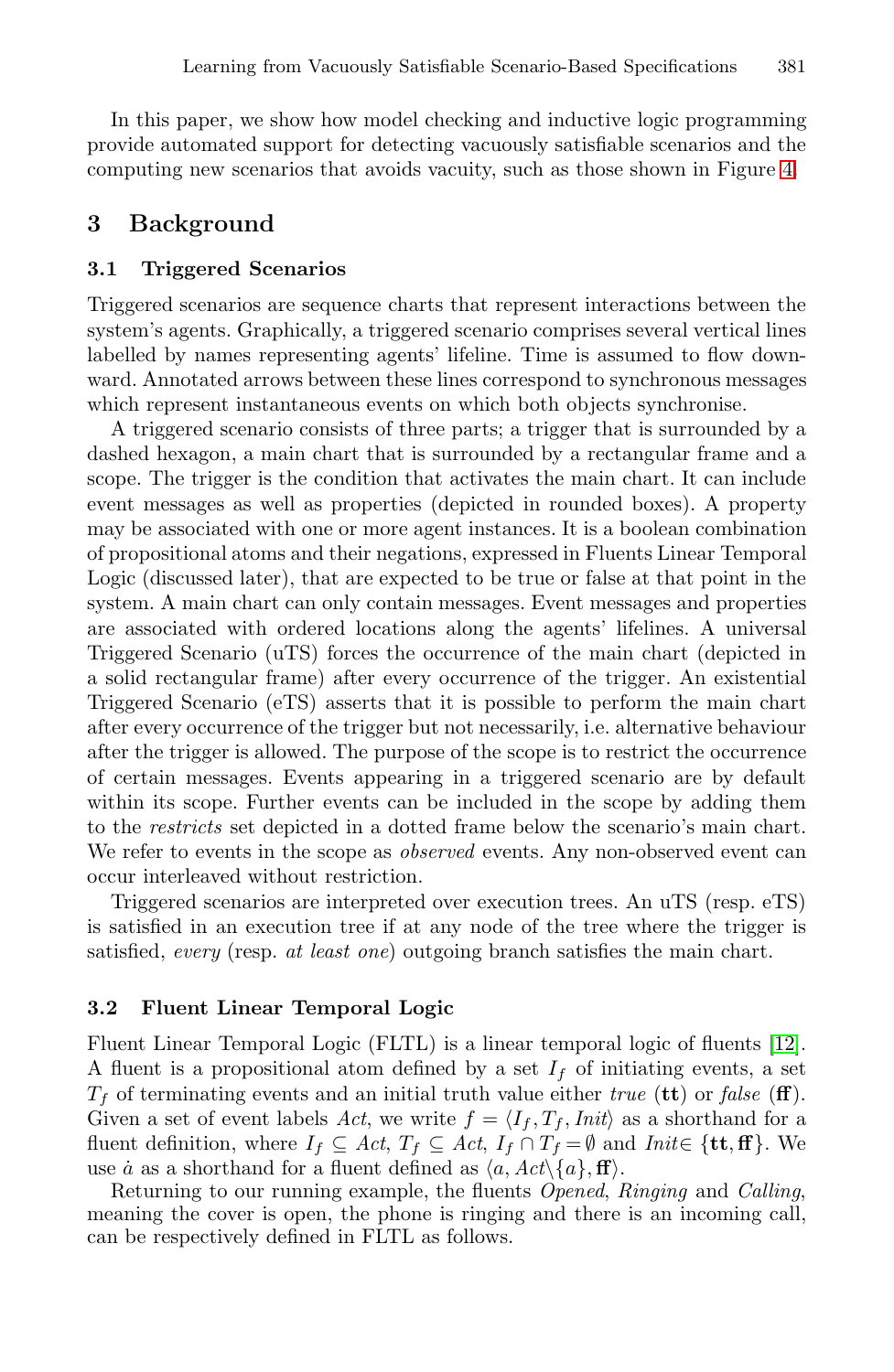382 D. Alrajeh et al.

Opened  $=$ <coverOpened, coverClosed, ff> Ringing  $=$ <startRing, stopRing, ff> Calling  $=$ <incomeCall, endCall,  $ff$ 

Given a set of fluents  $F$ , FLTL formulae are constructed using standard boolean connectives and temporal operators  $X$  (next), U (strong until), F (eventually) and G (always). The satisfaction of FLTL formulae is defined with respect to traces, i.e. sequences of events over a given alphabet *Act*. Given a trace  $\sigma = a_1, a_2, ...$ over *Act* and fluent definitions D, a fluent is said to be true in  $\sigma$  at position i with respect to  $D$  if and only if,

- f is defined initially true and 
$$
\forall j \in \mathcal{N}
$$
.  $((0 \lt j \le i) \rightarrow a_j \notin T_f)$ ;  
-  $(\exists j \in \mathcal{N}$ .  $(j \le i) \land (a_j \in I_f)) \land (\forall k \in \mathcal{N}$ .  $((j \lt k \le i) \rightarrow a_k \notin T_f))$ .

In other words, a fluent  $f$  holds if and only if it is initially true or an initiating event for f has occurred and no terminating event has occurred since.

## **3.3 Modal Transition Systems**

A Modal Transition System (MTS) is used to formalise a partial model of the system's behaviour [\[19\]](#page-16-8). It extends Labelled Transition Systems (LTSs), a widely used formalism for describing and reasoning about system behaviour, by distinguishing between transitions that are required, proscribed and unknown, i.e. transitions for which it is not possible, based on current available knowledge, to guarantee that they will be admissible or prohibited.

**Definition 1 (MTS and LTS).** *A Modal Transition System is a tuple* M <sup>=</sup>  $(Q, Act, \Delta^r, \Delta^p, q_0)$  where  $Q$  *is a finite set of states, Act is a set of event labels, called the alphabet,*  $\Delta^r \subseteq Q \times Act \times Q$  *is a required transition relation and*  $\Delta^p \subseteq Q \times Act \times Q$  *is a possible transition relation where*  $\Delta^r \subseteq \Delta^p$  *and*  $q_0$  *is the initial state. A transition that is possible but not required is called a maybe transition. An MTS where all possible transitions are required is called a Labelled Transition System, written*  $(Q, Act, \Delta, q_0)$ *.* 

An MTS M is said to have a required transition on a, denoted  $q \frac{a}{r} r q'$ , if  $(a, a, a') \in A^r$  Similarly M is said to have a may be transition on a denoted  $(q, a, q') \in \Delta^r$ . Similarly, M is said to have a maybe transition on a, denoted  $q \stackrel{a}{\longrightarrow} m q'$ , if  $(q, a, q') \in \Delta^p - \Delta^r$ . Figure [5](#page-6-0) shows an example MTS for the mobile phone system, with the alphabet  $Act - L$  aren, close, income Call, cover Opened phone system, with the alphabet *Act*= {*open*, *close*, *incomeCall*, *coverOpened*, *coverClosed*, *setDisplay*, *displayCaller*, *startRing*, *answer*, *talk*}, where maybe transitions are denoted with a question mark following the label. Figure [3](#page-3-2) shows two LTSs for the same system. Note that the numbered nodes are used for reference and do not designate a particular state.

A trace  $\sigma = a_1, a_2, \dots$ , where  $a_i \in Act$ , is said to be required in an MTS M if there exists in M a sequence of states such that  $q_0 \frac{a_1}{\sigma}$   $q_1 \frac{a_2}{\sigma}$   $q_2 \dots$ <br>It is said to be possible if there exists in M a sequence of states such that It is said to be possible if there exists in  $M$  a sequence of states such that  $q_0 \stackrel{a_1}{\longrightarrow}_p q_1 \stackrel{a_2}{\longrightarrow}_p q_2...$ , with at least one transition relation that is in  $\Delta^p - \Delta^r$ .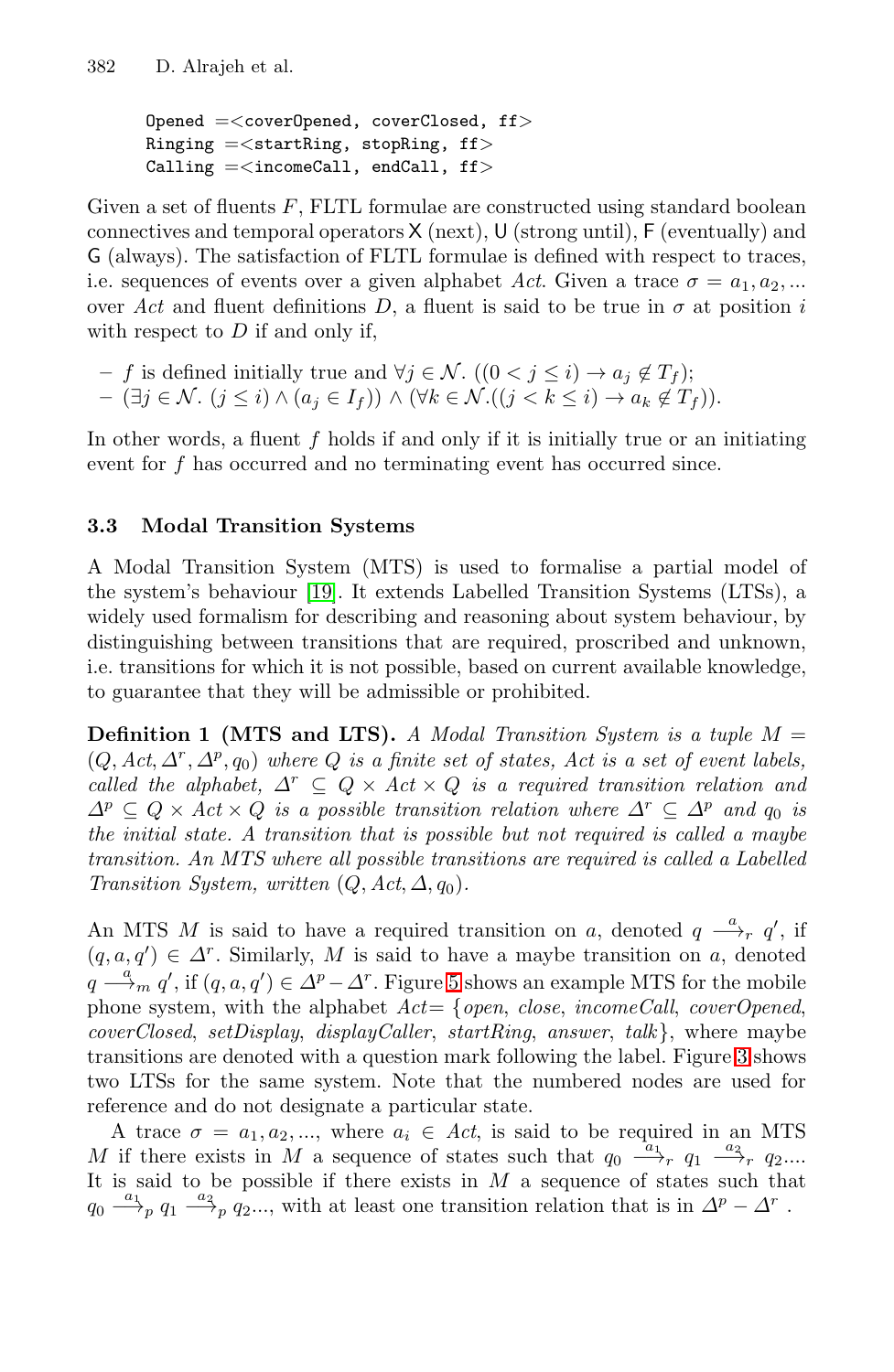

<span id="page-6-0"></span>**Fig. 5.** An MTS synthesised from *Receive* scenario

Given two MTSs  $N$  and  $M$ ,  $N$  is said to refine  $M$  if  $N$  preserves all of the required and proscribed transitions of  $M$  [\[19\]](#page-16-8). An LTS that refines an MTS  $M$ , i.e. an implementation, is a complete description of the system up to the alphabet of M. For example, the LTS shown in Figure [3.](#page-3-2)b is an implementation of the MTS given in Figure [5.](#page-6-0) *Merging* MTSs is the process of combining what is known from each MTS. In other words, it is the construction of a new MTS that includes all the required behaviour from each MTS but none of the prohibited ones. An MTS can be synthesised automatically from a safety property  $\phi$  expressed in FLTL [\[25\]](#page-16-9) and triggered scenarios *TS* [\[24\]](#page-16-2) that characterises all implementations satisfying φ under a 3-valued interpretation on FLTL and *TS*, respectively.

### **4 Approach**

As illustrated in Figure [1,](#page-2-0) the approach comprises two main phases. The first takes as input a set of fluent definitions and universal and existential triggered scenarios and uses model checking to verify if any of the existing triggered scenarios are vacuously satisfiable by some system implementations. If this is the case, the model checker provides non-vacuity witnesses. In the second phase, after an engineer classifies the non-vacuity witnesses into positive and negative examples, these are used to compute new triggered scenarios that ensure that the existing scenario is satisfied non-vacuously.

#### **4.1 Checking Vacuity of Triggered Scenarios**

We first define the term *vacuously satisfiable triggered scenario*, and then discuss the MTS construction, vacuity checks and witness generation.

**Definition 2 (Vacuously Satisfiable Triggered Scenario).** *Let S be a triggered scenario with trigger* P*, main chart* C *and scope* Θ*. Let* M *be an MTS that characterises all LTSs that satisfy* S*. The scenario* S *is said to be vacuously satisfiable in* M*, if there exists at least one LTS implementation* I *of* M *such that for all traces in* I*, restricted to the scope* Θ*, the trigger* P *is never satisfied.*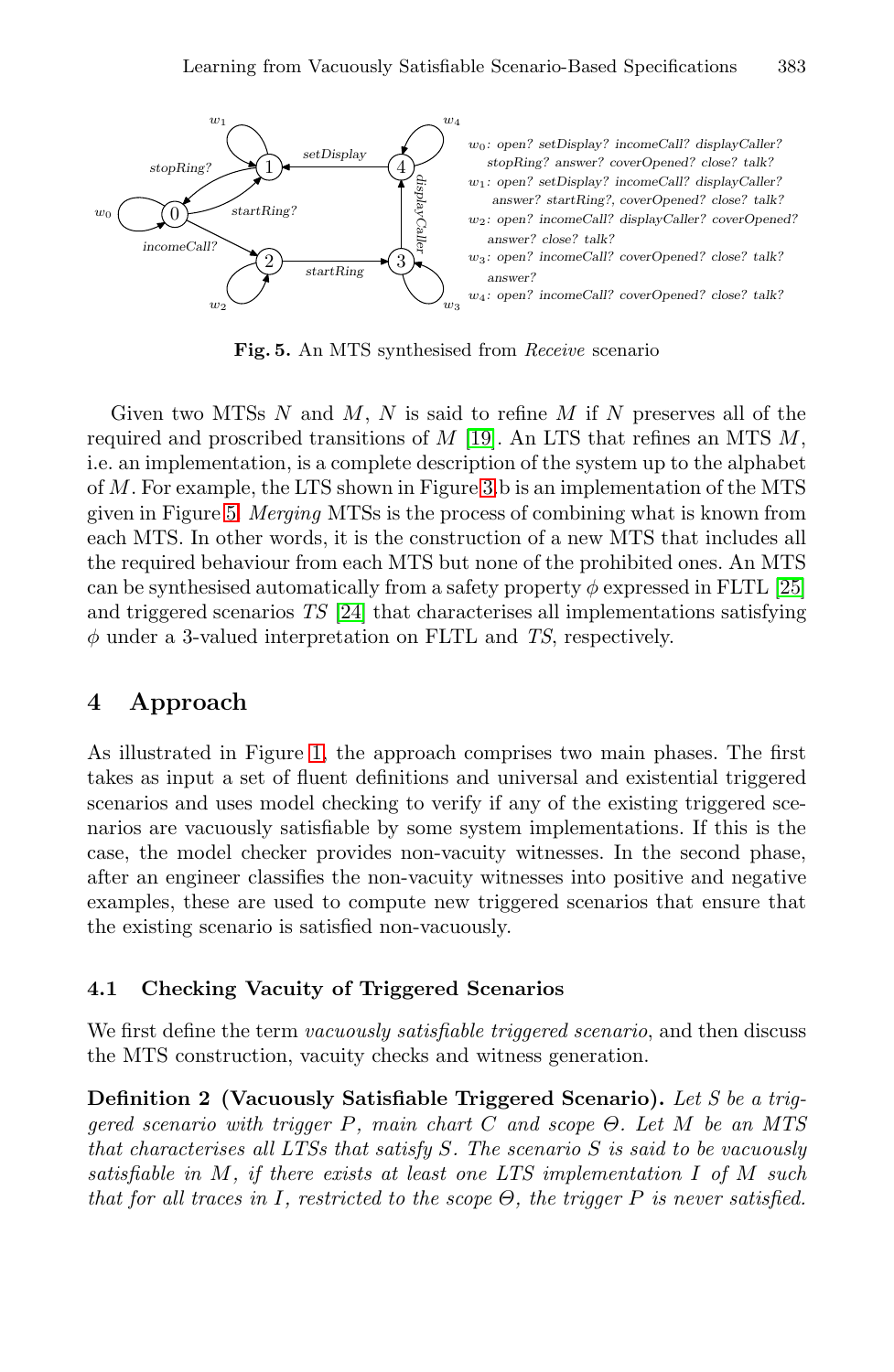For instance, the triggered scenario *Receive*, shown in Figure [2.](#page-3-0)a, is vacuously satisfiable since there exists at least one implementation (e.g. the LTS in Figure [3.](#page-3-2)a) of the MTS synthesised from the scenario (shown in Figure [5\)](#page-6-0) where the trigger is never satisfied.

The first step in detecting vacuity involves automatically synthesising an MTS that characterises all LTSs that satisfy the given set of triggered scenarios. The synthesis is done on a per triggered scenario basis, following the technique described in [\[24\]](#page-16-2). Once constructed, the generated MTSs are then merged. If the merge is successful, then the resulting MTS describes all implementations that satisfy all triggered scenarios. If it is unsuccessful then this indicates that the scenarios are inconsistent and hence do not have an implementation.

<span id="page-7-0"></span>The second step comprises performing a vacuity check on the MTS resulting from the merge against a property that informally says: *it is always the case that a scenario's trigger does not hold*. The property can be expressed formally in FLTL and automatically constructed from the scenario's trigger. We refer to this property as the *negated trigger property* of a triggered scenario. For instance, the negated trigger property for the uTS *Receive* in Figure [2](#page-3-0) is

$$
G \neg(\neg Ringing \land incomeCall) \tag{1}
$$

Model checking an MTS against a property is akin to checking the property against every LTS implementation that it describes. The result can be one of three values: all, none, and some, or more formally, true, false or undefined.

When checking for vacuity, if the result of model checking an MTS against a negated trigger property is true, then every trace in every implementation of the MTS satisfies the property, i.e. the trigger of the scenario under analysis never occurs. This entails that any implementation that satisfies the available specification vacuously satisfies the triggered scenario. This is an undesirable situation as it is not possible to extend the specification to avoid vacuity, and hence it must be revised. If the verification returns false, every implementation of the MTS has a trace that violates the property, i.e. in which the trigger occurs. Hence the triggered scenario is not vacuously satisfiable, so the specification need not be augmented for this particular scenario.

If the result of the verification is undefined, this means that there are some implementations that satisfy the concerned scenario vacuously and others that satisfy it non-vacuously. The purpose of the second phase of this approach is to automatically learn triggered scenarios that will prune out all implementations of the MTS that vacuously satisfy the concerned triggered scenario. However, for such learning to occur, examples of how the system-to-be may trigger the scenario under analysis are needed. In cases where the result is either false or undefined, a counterexample is given. In the former case, the counterexample is a trace that violates the property and can be exhibited by all LTS implementations. In the latter case, the counterexample is a trace that violates the property and can be exhibited by at least one LTS implementation. Our interest lies in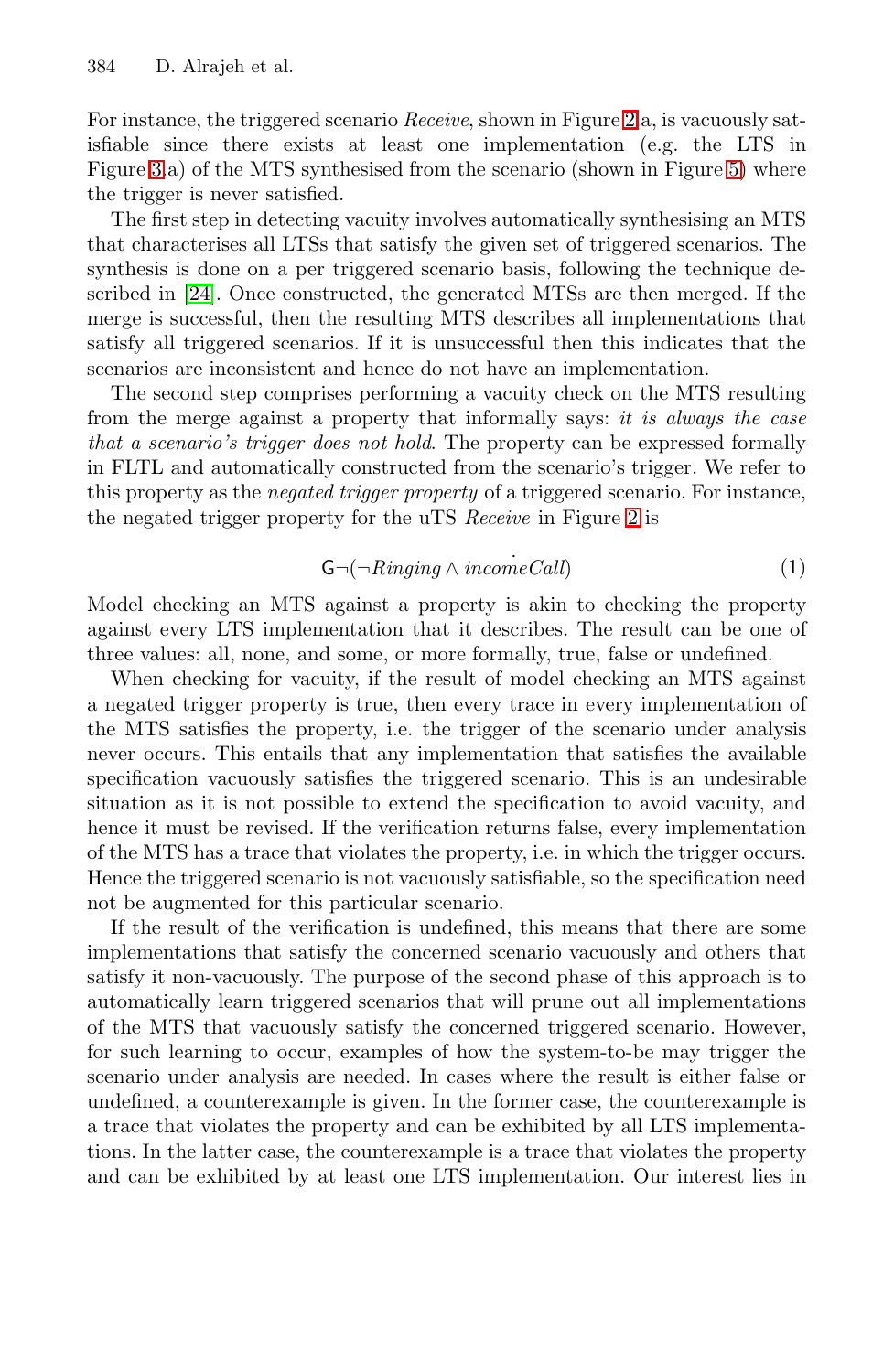the latter case where the model checker provides an example of how some implementations can achieve the scenario's trigger. This trace, leading to the trigger, is taken as a non-vacuity witness for that triggered scenario.

Returning to our running example, verifying the MTS generated from the scenario *Receive* and *Phone* against the property [\(1\)](#page-7-0) using the MTSA model checker [\[11\]](#page-16-10) gives the following violation:

#### Trace to property violation in Never Trigger Receive: incomeCall Calling No. MobilePhone+ does not satisfy Never Trigger Receive

The trace produced by the MTSA is the shortest trace in an implementation of the MTS that violates the negated trigger property. In particular, the above means that there exists some implementations of the mobile phone system in which the phone is not ringing and there is an incoming call, i.e. where the trigger of scenario *Receive* is reachable (e.g. Figure [3.](#page-3-2)b).

Once the model checker detects a non-vacuity witness, this is shown to the engineer for validation. The engineer might indicate that the trace is *positive*, i.e. should be required in all implementations, or *negative*, i.e. should be proscribed in all implementation. In the former case, the trace is given to the learning phase. In the latter case, the engineer is expected to produce at least one positive non-vacuity witness which satisfies the trigger. Positive witnesses can be automatically generated from the model checker.

#### **4.2 Learning Triggered Scenarios**

The input to this phase is a set of triggered scenarios, fluent definitions and positive and negative non-vacuity witnesses. The output is a set of triggered scenarios, called a *required*, that ensure that a trigger is required by at least one positive witness trace in every implementation of the system.

**Definition 3 (Required Scenarios).** *Let TS be a set of triggered scenario,* D *a set of fluent definitions and* Σ<sup>+</sup> <sup>∪</sup> <sup>Σ</sup><sup>−</sup> *a set of positive and negative traces consistent with TS. Then a set of triggered scenarios S is said to be required of TS with respect to traces in*  $\Sigma^+ \cup \Sigma^-$  *if the MTS synthesised from TS*  $\cup$  *S requires each trace in*  $\Sigma^+$  *but none of the traces in*  $\Sigma^-$ *.* 

To compute new triggered scenarios, we use an Inductive Logic Programming (ILP) approach described in [\[22\]](#page-16-11). ILP is a machine learning technique for computing a new solution  $H$  that explains a given set  $E$  of examples with respect to a given (partial) background knowledge B [\[20\]](#page-16-12). Within the context of our problem, the background comprises the given set of triggered scenarios and fluent definitions whereas the positive and negative traces constitute the examples. A solution is a set of required scenarios requiring the positive non-vacuity witnesses, but none of the negative ones.

To perform the learning task, the input is encoded into Prolog. We have defined a sound translation (based on an extension of that given in [\[4\]](#page-15-5)) that maps triggered scenarios and fluent definitions into an Event Calculus (EC) [\[15\]](#page-16-13) program.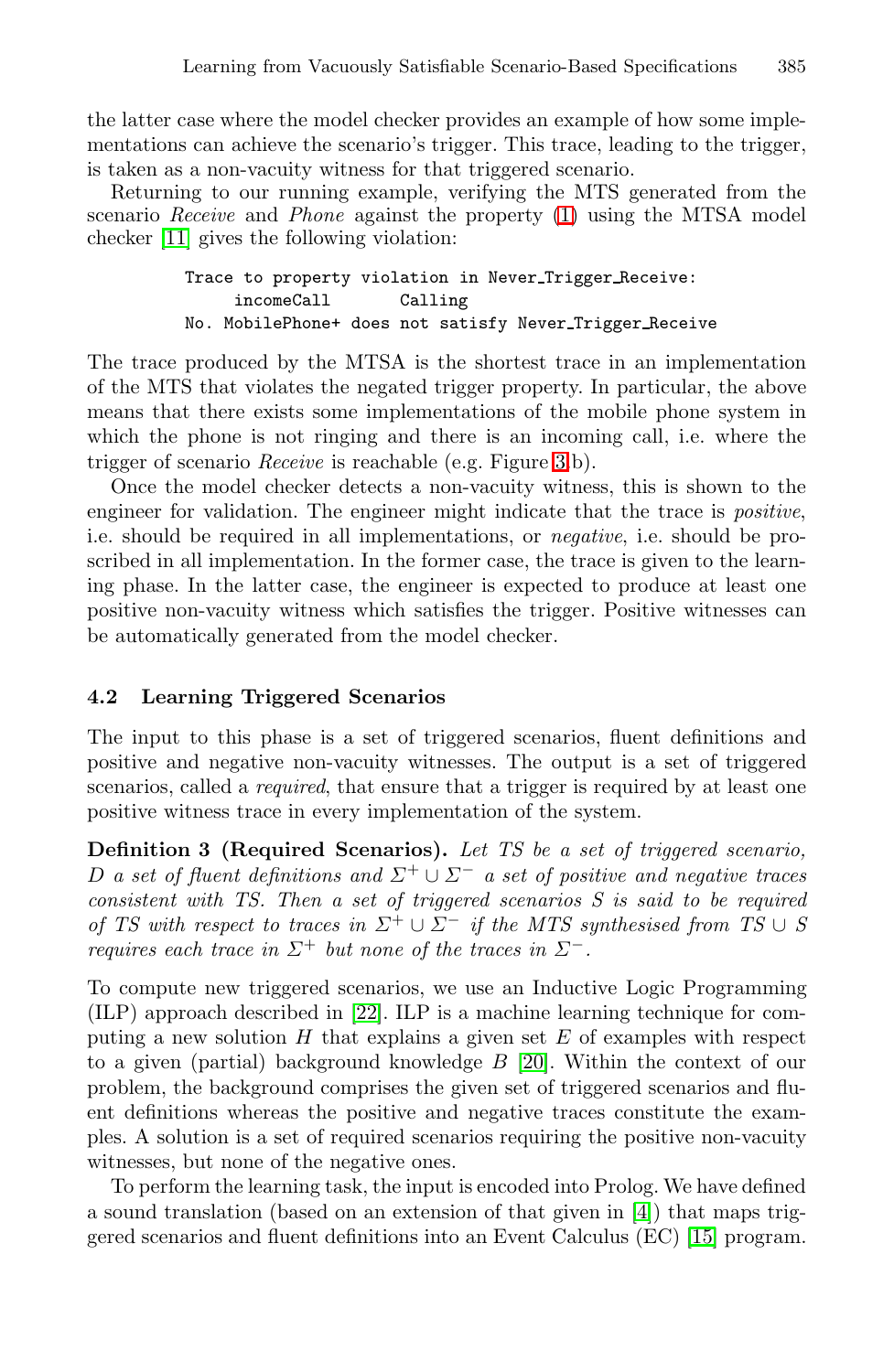The program makes use of new predicates such as *required*, *maybe*, *reachable*, *trigger satisfied*. The encoding of a triggered scenario *TS* results in a number of Prolog rules, one for each event appearing in the main chart of *TS*. Each rule defines the predicate *trigger* satisfied(e,  $T_m$ ,  $S$ ), where e is the event appearing in the main chart,  $T_{-}m$  is the time variable associated with the location  $m$  at which the trigger is satisfied, and S is a trace variable<sup>[1](#page-9-0)</sup>. The body of this rule contains *happens*(e,  $T_l, S$ ) atoms for each event e at location  $l \lt m$  in *TS*, and a conjunction of literals (*not*) *holds*  $at(f_i, T_l, S)$  for each fluent  $(\neg)f_i$  that appears in a property  $(\neg)f_1 \wedge \ldots \wedge (\neg)f_n$  at location  $l < m$  in *TS*<sup>[2](#page-9-1)</sup>. The order of the time variables in EC respects the location ordering in *TS*. Constraints over the type of triggering rule, i.e. existential or universal, are also defined according to the semantics in [\[24\]](#page-16-2). The scope of any scenario to be learned is constrained to be a subset of the events appearing in the positive non-vacuity witness. The main charts are encoded to ensure the soundness of the resulting program and consistency of learned hypotheses.

The solution search space is governed by a language bias which defines the syntactic structure of plausible solutions. To learn triggered scenarios, we define a language bias to capture rules with triggers as conditions and triggered events as its consequents. The language bias is also set to compute sequences of events leading to the main chart of the given scenarios so that all computed scenarios are consistent with the existing ones. For every positive example, the learning tries to construct a solution  $H$  which explains why a certain sequence of events must be required either existentially or universally, within a given scope. It then performs a generalisation step in which it tries to weaken the conditions to cover required occurrences of the triggered sequence in other traces. This generalisation can be controlled by providing several positive and negative non-vacuity witnesses.

<span id="page-9-2"></span>The learning succeeds in computing a solution if there is at least one event occurrence in a positive non-vacuity witness that is not required by an existing triggered scenario. If several possible required scenarios exists, these will be given as output and it is the engineer's task to select the appropriate ones from those available. The number of triggered scenarios learned can be influenced by a number of factors including the number of events in the scope of the scenario to be learned, their occurrences in the example traces and the number of given negative traces. All produced scenarios are guaranteed to be consistent with the existing specification and the traces provided, as stated in Theorem [1](#page-9-2) below.

<span id="page-9-1"></span><span id="page-9-0"></span>**Theorem 1.** *[Soundness of Learning] Let TS be a set of triggered scenarios,* D *a set of fluent definitions and*  $\Sigma^+ \cup \Sigma^-$  *a set of positive and negative traces consistent with TS. Let*  $\Pi = B \cup E$  *be the EC encoding of TS, D and*  $\Sigma^+ \cup \Sigma^-$  *into background knowledge* B *and examples* E*. If* H *is a solution to* E *with respect to* B, then the set of learned triggered scenarios T, where T is the triggered *scenarios corresponding to* H, are required of TS w.r.t. traces in  $\Sigma^+ \cup \Sigma^-$ .

<sup>1</sup> In Prolog, variables (resp. constants) start with a capital (resp. lowercase) letter.

<sup>&</sup>lt;sup>2</sup> The notation  $(\neg)\phi$  is a shorthand for  $\phi$  or  $\neg\phi$ . A similar interpretation is used for  $(not)\phi$ .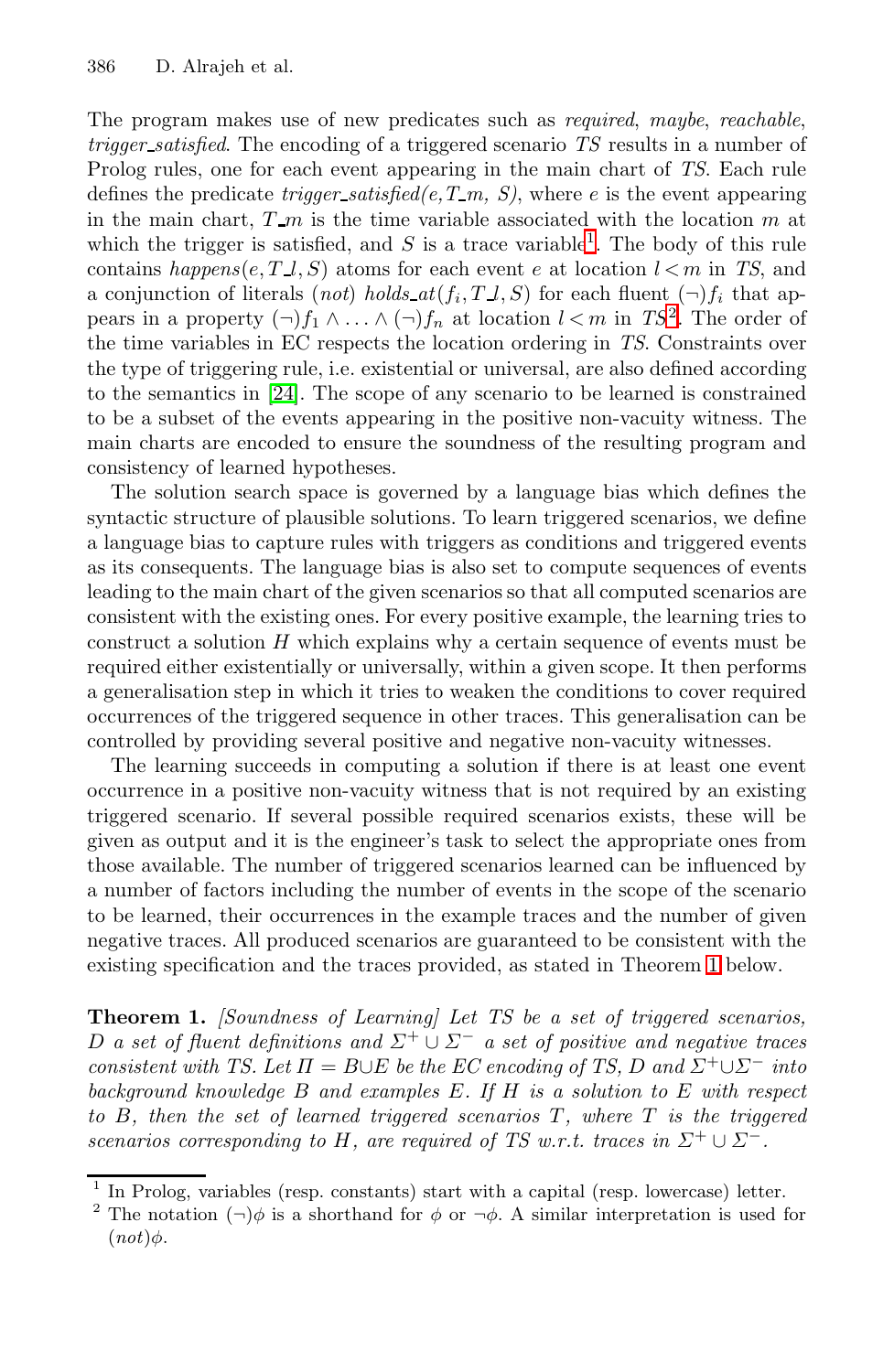The proof is by contradiction. In brief, it assumes that a trace  $\sigma + e_1, \ldots, e_n$ is not required in the MTS synthesised from *TS*∪*T*. Then it goes to show that this results in a program  $\Pi$  that does not contain any rule that requires the occurrence of some event  $e_i$  in the trace  $\sigma^+$ . Given that this leads to a contradiction as  $H$  is a set of rules that requires the occurrence of each event in  $\sigma^+$ , then  $\sigma^+ = e_1, \ldots, e_n$  is shown to be a required trace. The proof for  $\sigma^-$  is done in a similar fashion. As a corollary of the above theorem, when the traces are examples of positive and negative non-vacuity traces to triggers in *TS*, the learned triggered scenarios will guarantee that each positive non-vacuity trace is required in every implementation but none of the negative non-vacuity traces.

The choice of which learned scenarios to include may have an impact on later iterations. For instance, selecting a universal scenario over an existential one might imply that an incoming call is the only observed event when there is no incoming call detected and the phone is not ringing, for a given scope. It is obvious that selecting such an interpretation would prevent the occurrence of any behaviour other than that which is depicted in the main chart of the learned scenario within that scope. Therefore, we found that it is often preferable to select existential scenarios over universal at early stages of the elaboration process.

In our running example, the ILP tool computed two alternative required extensions as solutions; an existential and a universal. The learned existential triggered scenario (shown in Figure [6\)](#page-10-0) states that whenever the user is not engaged in a call and the phone is not ringing then it is possible to accept an incoming call. The scope is restricted to the event appearing in the scenario. The universal contained the same trigger, main chart and scope.

<span id="page-10-0"></span>

**Fig. 6.** A learned existential triggered scenario *IncomingCalls*

Once the engineer has made a selection, the learned scenario is added to the initial set. Then the newly synthesised MTS (which is a refinement of the original) is verified against the negated trigger property of another triggered scenario. If the model checker returns false for all negated trigger properties of the available scenario then this marks the end of the elaboration task with respect to the concerned trigger. If however, the model checkers returns undefined, then the process is repeated again with respect to the new non-vacuity witness trace.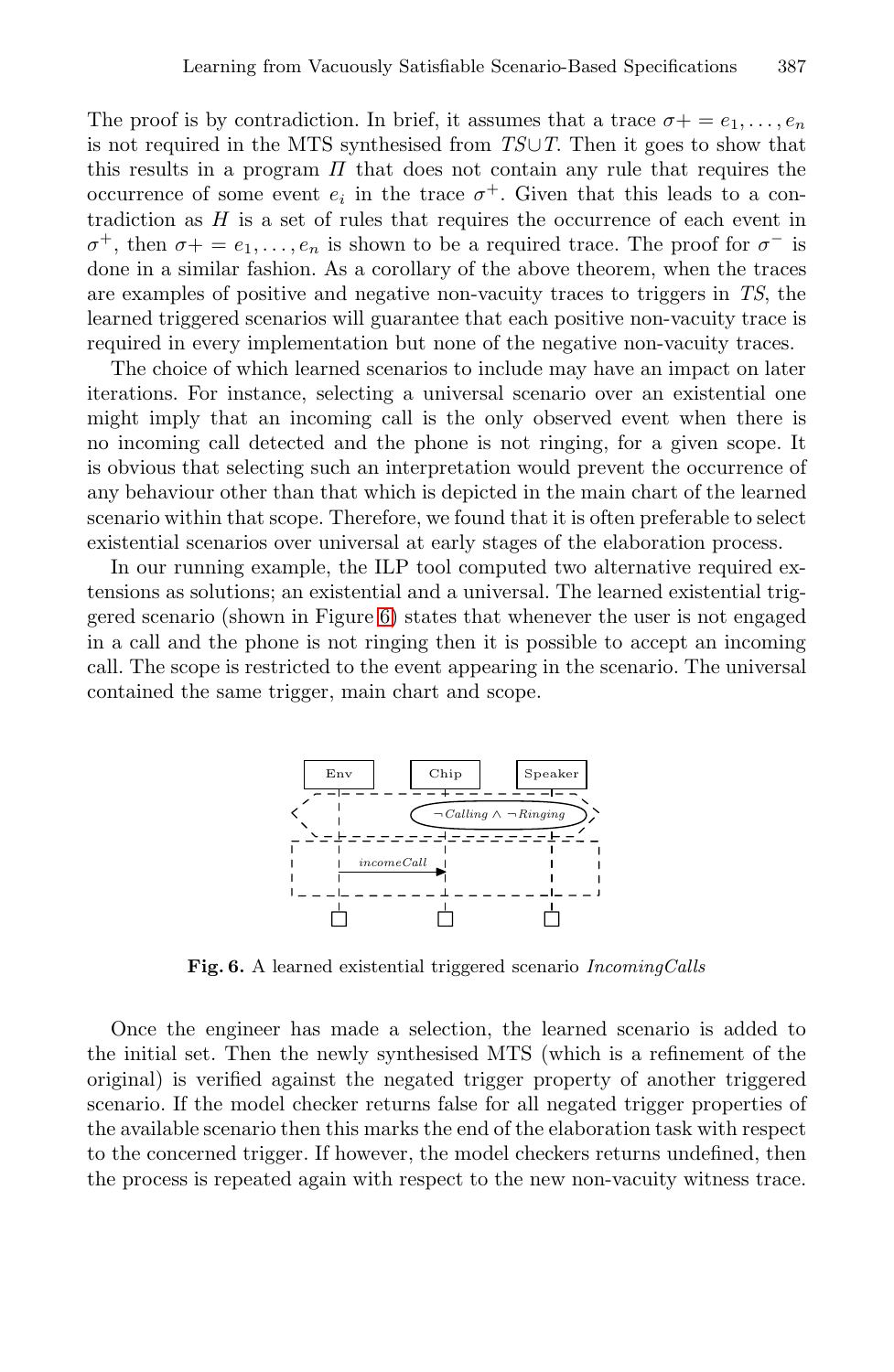Note that the encoding of the specification and the computation are hidden from the engineer. In fact, the engineer only needs to provide the learning system with the triggered scenarios, witnesses and fluent definitions and it will automatically propose a set of required scenarios with respect to the witnesses.

## **5 Case Studies**

We report on the results obtained from two case studies, the Philips television set configuration from [\[23\]](#page-16-14) and the air traffic control system in [\[9\]](#page-15-6). These were chosen because they have been used as case studies in much of the literature for which an elaborated scenario specification exists.

For the Philips configuration set, the specification contained existential triggered scenario from [\[23\]](#page-16-14). For the air traffic control system, it included a set of universal live sequence charts from [\[9\]](#page-15-6). All available scenarios were produced by third parties. We extracted a subset of the scenarios that constituted the main behaviour requirements provided, i.e. sunny day, normal behaviour. The aim of the case studies was (i) to investigate the capability of the approach in identifying the partiality of the given specification (ii) to verify that the learned triggered scenarios resulted in implementations that non-vacuously satisfied the given scenarios and finally (iii) to ensure that the learned scenarios were relevant to the domain at hand. The latter was achieved by comparing the learned scenarios with the available specification.

## **5.1 Philips Television Set Configuration**

This case study is on a protocol used in a product family of Philips television sets. It include multiple tuners and video output devices that can be configured by a user. The protocol is concerned with controlling the signal path to avoid visual artefacts appearing on video outputs when a tuner is changing frequency.

<span id="page-11-0"></span>

**Fig. 7.** Triggered scenarios: (a) *Tuning t1 Active t1* (b) *NestedTuning t1 Active t1*

We discuss here the results obtained by applying our approach to two existential triggered scenarios; *Tuning t1 Active t1* and *NestedTuning t1 Active t1* shown in Figure [7.](#page-11-0) The fluents appearing in the triggers are defined as follows.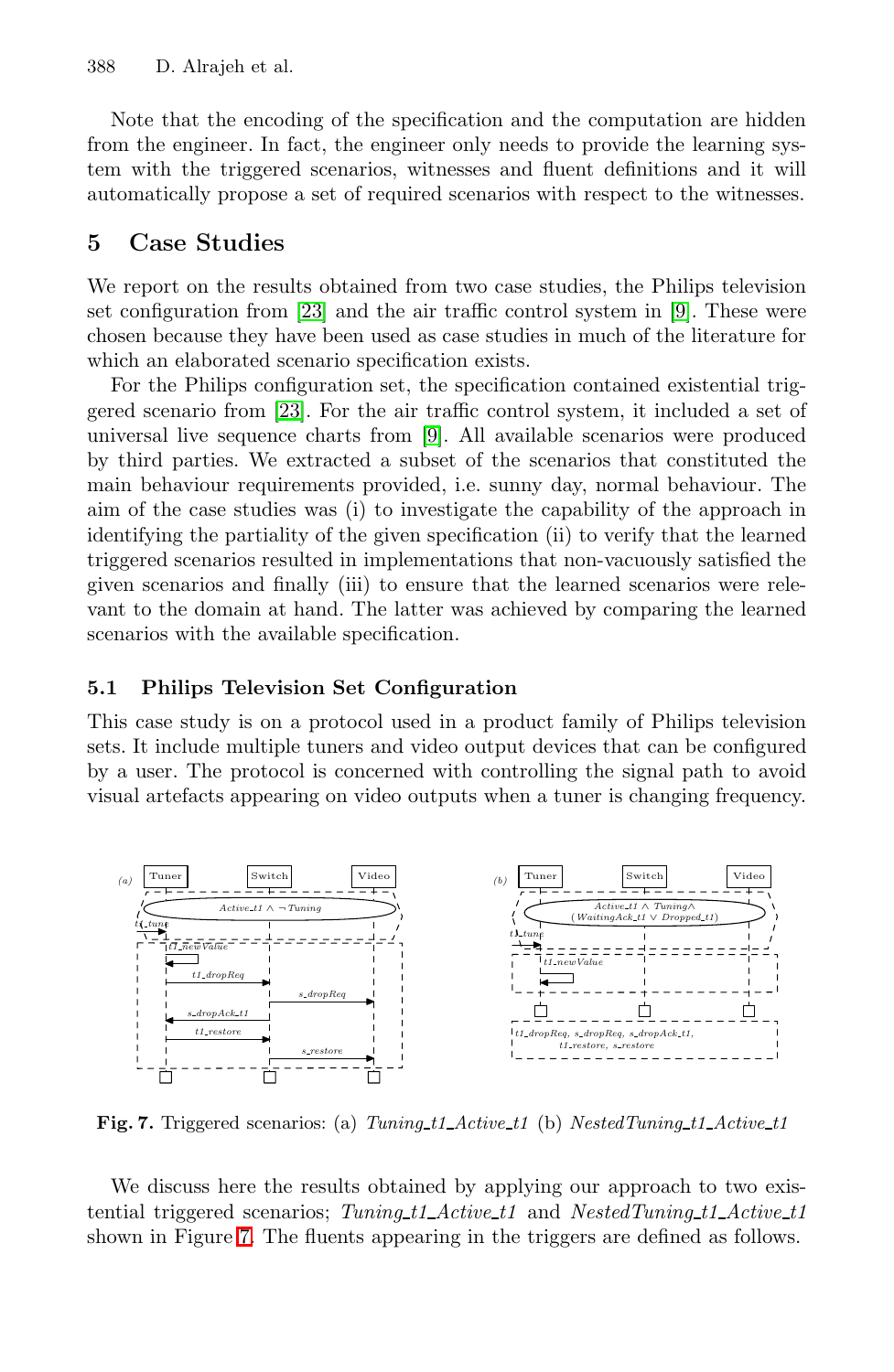```
Active t1 = \leqset Active t1, set Active t2, tt>Tuning t1 =<t1 tune, {s restore, set Active t1, set Active t2}, ff>
WaitingAck_t1 =<t1_dropReq, s_dropAck_t1, ff>
Dropped_t1=<s_dropAck_t1, t1_restore, ff>
```
A vacuity check was performed for the scenario *Tuning t1 Active t1* first by checking the system MTS resulting from the merge of the scenarios' MTSs against the following negated trigger property.

$$
G \neg((Active\_t1 \land \neg Tuning\_t1) \land (X \ t1\_time)) \tag{2}
$$

The model checker produced the shortest non-vacuity witness, i.e. *t1 tune*. Based on the description given in [\[23\]](#page-16-14), we provided the system with a negative nonvacuity trace where a *t1 tune* events occurs when tuner 2 is active instead. From these traces, the learning produced two plausible triggered scenarios for the event *t1 tune*, one existential and one universal, requiring *t1 tune* event to happen when tuner 1 is active and not tuning. Choosing the universal scenario implies that a *t1 tune* must be observed every time the trigger is satisfied. We selected an existential interpretation to allow exploration of other behaviour (see Figure [8.](#page-12-0)a). The approach was also used to check for the vacuous satisfiability of *NestedTuning t1 Active t1* (Figure [7.](#page-11-0)b). Our application resulted in a single existential triggered scenario shown in Figure [8.](#page-12-0)b. The learned scenarios were added to the initial specification. Verifying the new MTS against the negated trigger properties showed that both triggered scenarios *Tuning t1 Active t1* and *NestedTuning\_t1\_Active\_t1* were non-vacuously satisfied in all implementations.

<span id="page-12-0"></span>

**Fig. 8.** Learned existential triggered scenarios (a) *TuneAllowed t1 Active NotTuning* (b) *TuneAllowed WaitingAck t1*

During the analysis phase, the approach also helped in detecting negative non-vacuity witnesses. For example, the analysis showed that the specification permitted behaviour in which the tuner sent a request to drop the signal without the user requesting a tune signal, and another in which a nested tune occurred outside the 'storing regions', i.e. when *Waiting Ack t*1 and *Dropped t1* are both false. With the identification of positive non-vacuity traces the learning ensured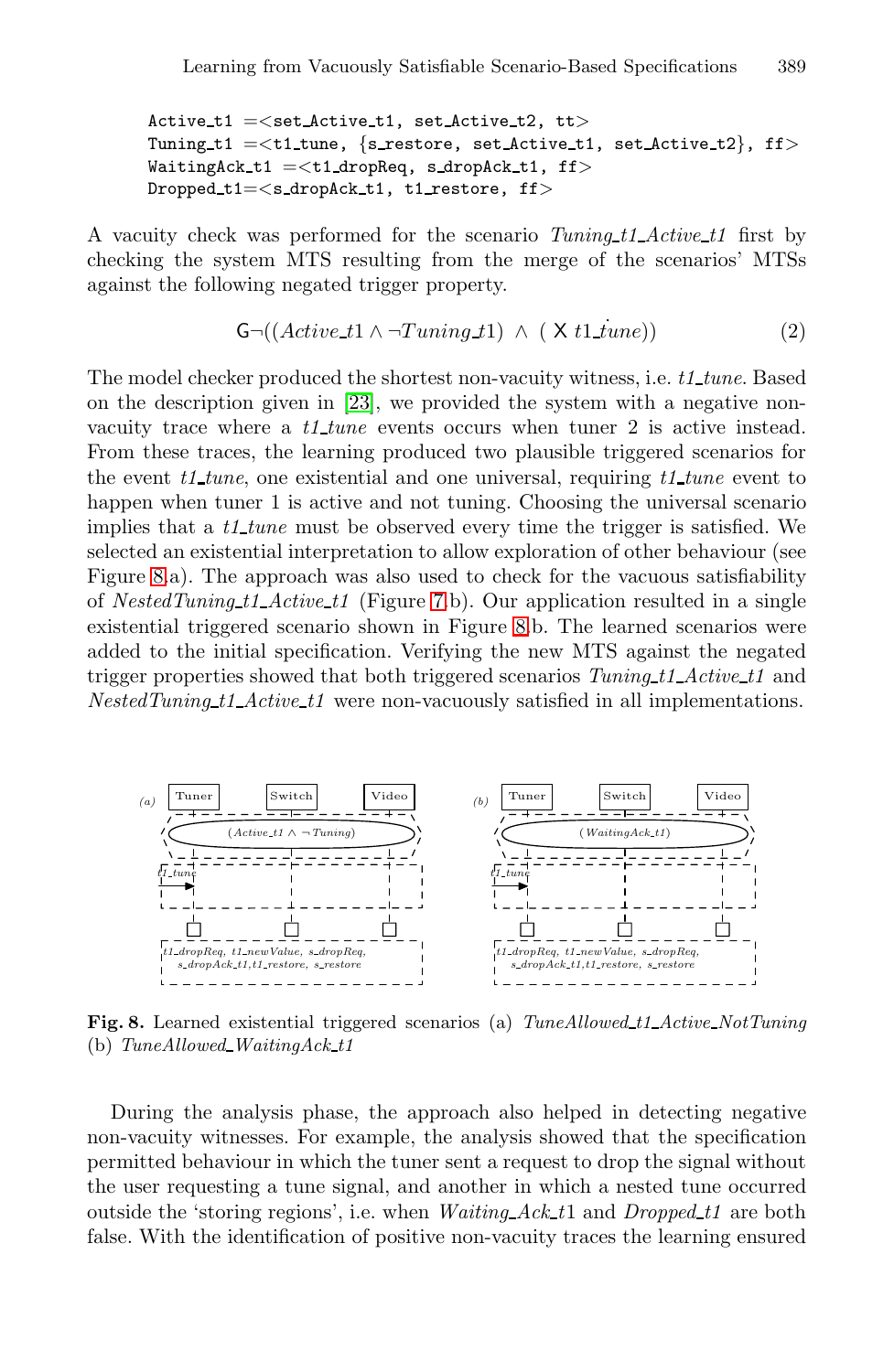that the learned scenarios did not require the occurrence of such events under such conditions. The final set of scenarios produced using our proposed method were validated against those generated by running the existing protocol in [\[23\]](#page-16-14).

## **5.2 Air Traffic Control System**

The Center-TRACON Automation System (CTAS) is a system for controlling and managing air traffic flow at major terminal areas to reduce travel delays and improve safety. The communication between the CTAS components is managed by the Communication Manager (CM) component which stores all interactions in a database and sends any required information to the requesting components. Among the CTAS requirements is that every client using weather data should be notified of any weather update. The scenarios in Figure [9](#page-13-0) are universal triggered scenarios reproduced from [\[9\]](#page-15-6) regarding the successful and failed update of new weather information.

<span id="page-13-0"></span>

<span id="page-13-1"></span>**Fig. 9.** Successful and failed update universal triggered scenarios

An application of our approach to this problem resulted in a total of six universal triggered scenarios and a single existential one. The set of uTSs computed were in fact the same triggered scenarios given in [\[9\]](#page-15-6). An excerpt is shown in Figure [10.](#page-13-1) Our approach also computed the existential scenario depicted in Figure [10](#page-13-1) for setting the weather cycle status to "pre-updating" which was not present in the specification but is necessary to start the update process.



**Fig. 10.** CTAS learned universal and existential triggered scenarios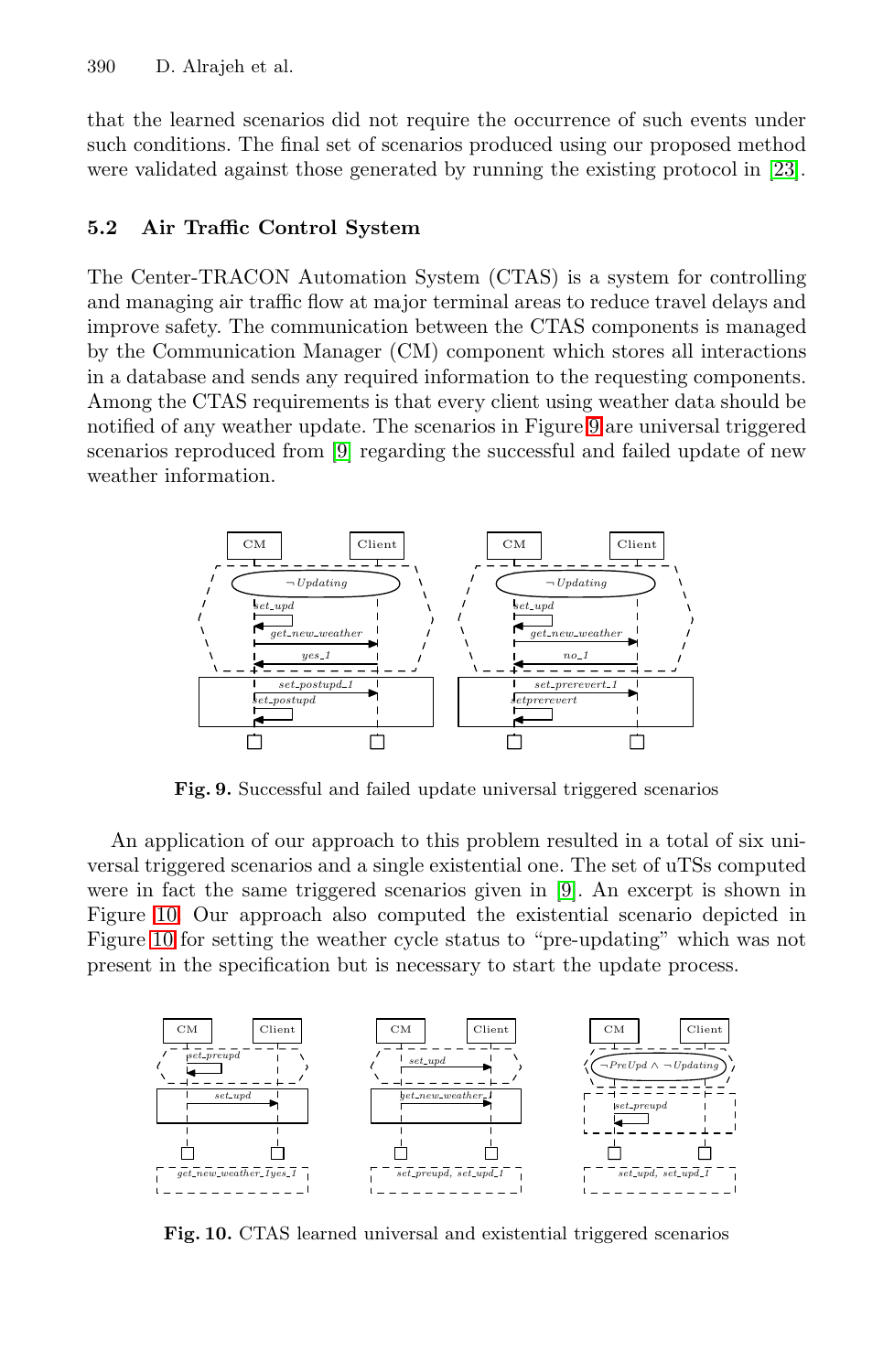### <span id="page-14-0"></span>**6 Discussion and Related Work**

Although this paper discusses learning from vacuously satisfiable scenarios, the approach can be generalised for other forms of conditional scenarios (e.g. LSCs) and conditional statements (e.g. goals and requirements [\[10\]](#page-15-1)). The exact definition of the learning task could be customised to the specific problem at hand.

There has been much research on providing automated support for elaborating scenario-based specifications [\[1](#page-15-0)[,26\]](#page-16-15). However, much of the existing work is either informal, deals with message sequence charts or does not address the problem of vacuity introduced by conditional scenarios.

To the best of our knowledge, there is no prior work on applying learning algorithms to compute triggered scenarios. However, using model checking to detect vacuously satisfiable specifications has been the subject of several research efforts e.g. [\[7,](#page-15-7)[18](#page-16-16)[,13\]](#page-16-5). The work in [\[13\]](#page-16-5) for instance presents a technique for detecting vacuity in temporal properties expressed in  $\mathcal{X}$ CTL. They use a multi-valued model checking algorithm to determine which subformulas in a given expression are vacuously satisfied in a model. Our approach is similar in that we use model checking algorithms to detect non-vacuity, and to produce a non-vacuity witness. However, in addition to the type of specifications used, our work differs in that it computes possible ways to avoid non-vacuity.

In our previous work, we combined the use of model checking and ILP to provide automated support for *different* software engineering tasks. In [\[2\]](#page-15-3), a complete set of operational requirements in the form of preconditions and trigger conditions are iteratively learned from goal models. In [\[3\]](#page-15-4), model checking and ILP are used to infer the missing conditions required to guarantee that a discrete time goal-based specification only admits non-zeno behaviours. Although we use here the same techniques, i.e. model checking and ILP, as in [\[2](#page-15-3)[,3\]](#page-15-4) to solve different software engineering tasks, their application to the problem of detecting vacuity and learning new triggered scenarios has posed three new main challenges: partial behaviour models, branching time and scoping of learned expressions. These points are elaborated below.

The problem addressed in this paper requires the ability to reason about universal and existential statements (both [\[2\]](#page-15-3) and [\[3\]](#page-15-4) deals only with universal statements). This means that traditional 2-valued semantic domains for these specifications are inadequate and a partial behaviour formalism such as MTS is required. As a consequence, the logic programming language is extended with new predicates (e.g. *required* and *maybe*). In addition, the use of triggered existential scenarios introduces statements that have a branching time semantics (in both [\[2](#page-15-3)[,3\]](#page-15-4) learning is only defined over properties with linear time). For this, the logic programming language has been extended to formalise hypothetical paths that branch from particular positions in a trace. The scenario language used in this paper supports scoping each scenario with an alphabet. (both [\[2,](#page-15-3)[3\]](#page-15-4) consider statements to have the same scope). This entails that the learning procedure must not only consider the scope of given scenarios (i.e. axioms for ensuring that the satisfiability notion with respect to a given scope are required) but also learned scenarios must include the scope for which they are intended. In [\[4\]](#page-15-5) we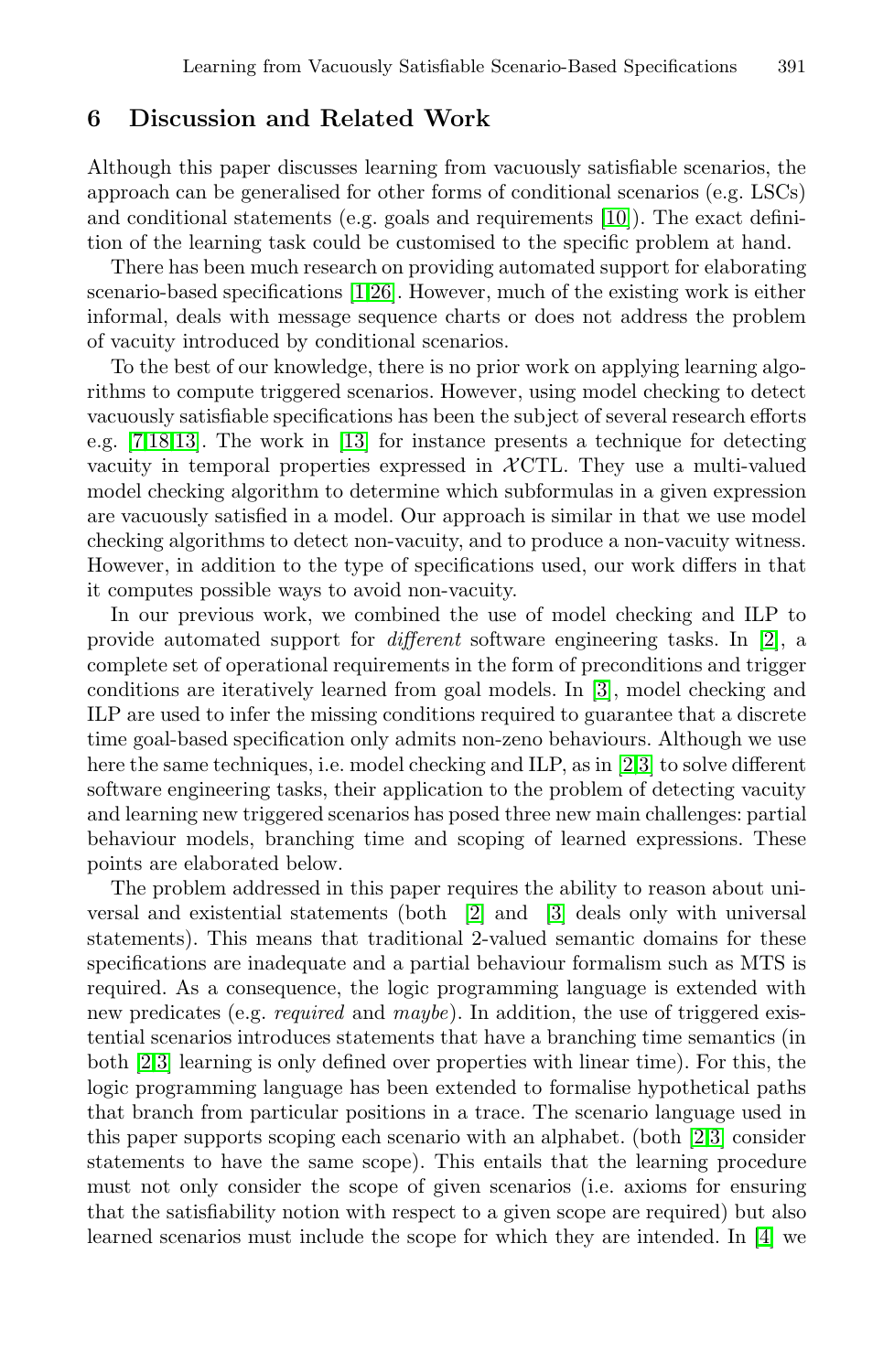have presented preliminary work on the application of ILP in the context of MTS models. The focus there is on learning safety properties to requires some possible transitions from given traces. In this paper we build on the formalisation of MTSs in the logic programs and extend it to represent statements with a branching semantics and scoping which are not considered in [\[4\]](#page-15-5). Finally, note the work in [\[6\]](#page-15-8) addresses the problem of learning operational requirements as in [\[2,](#page-15-3)[5\]](#page-15-9) but without the use of model checking.

## **7 Conclusion and Future Work**

This paper presents a novel tool-supported approach for the elaboration of partial, conditional scenario-based specifications. In particular, we show how model checking can be used for identifying vacuously satisfiable triggered scenarios and how inductive logic programming can support the computation of new triggered scenarios needed to avoid such vacuity.

<span id="page-15-3"></span><span id="page-15-0"></span>As part of this work and future work, we intend to investigate alternative methods for learning scopes of triggered scenarios. We also aim to extend the approach to resolve inconsistencies in the specification by providing support for detecting which parts of the specifications are the cause of inconsistency (building upon results in [\[13\]](#page-16-5)) and learning possible revisions to the triggered scenarios necessary to resolve inconsistencies.

## <span id="page-15-5"></span><span id="page-15-4"></span>**References**

- <span id="page-15-9"></span><span id="page-15-8"></span>1. Alexander, I., Maiden, N.: Scenarios, stories, use cases: through the systems development life-cycle. Wiley (2004)
- <span id="page-15-7"></span>2. Alrajeh, D., Kramer, J., Russo, A., Uchitel, S.: Learning operational requirements from goal models. In: Proc. of 31st ICSE, pp. 265–275 (2009)
- 3. Alrajeh, D., Kramer, J., Russo, A., Uchitel, S.: Deriving non-zeno behaviour models from goal models using ILP. J. of FAC 22(3-4), 217–241 (2010)
- <span id="page-15-2"></span>4. Alrajeh, D., Kramer, J., Russo, A., Uchitel, S.: An inductive approach for modal transition system refinement. In: Tech. Comm. of 27th ICLP, pp. 106–116 (2011)
- <span id="page-15-6"></span>5. Alrajeh, D., Ray, O., Russo, A., Uchitel, S.: Extracting requirements from scenarios with ILP. In: Proc. of 16th Intl. Conf. on ILP, pp. 63–77 (2006)
- 6. Alrajeh, D., Ray, O., Russo, A., Uchitel, S.: Using abduction and induction for operational requirements elaboration. J. of Applied Log. 7(3), 275–288 (2009)
- <span id="page-15-1"></span>7. Armoni, R., Fix, L., Flaisher, A., Grumberg, O., Piterman, N., Tiemeyer, A., Vardi, M.Y.: Enhanced Vacuity Detection in Linear Temporal Logic. In: Hunt Jr., W.A., Somenzi, F. (eds.) CAV 2003. LNCS, vol. 2725, pp. 368–380. Springer, Heidelberg (2003)
- 8. Beatty, D.L., Bryant, R.E.: Formally verifying a microprocessor using a simulation methodology. In: Proc. of 31st DAC, pp. 596–602 (1994)
- 9. Bontemps, Y.: Relating Inter-Agent and Intra-Agent Specifications: The Case of Live Sequence Charts. PhD thesis, Faculties Universitaires Notre-Dame de la Paix, Namur Institut dInformatique, Belgium (2005)
- 10. Dardenne, A., van Lamsweerde, A., Fickas, S.: Goal-directed requirements acquisition. Science of Comp. Program. 20(1), 3–50 (1993)